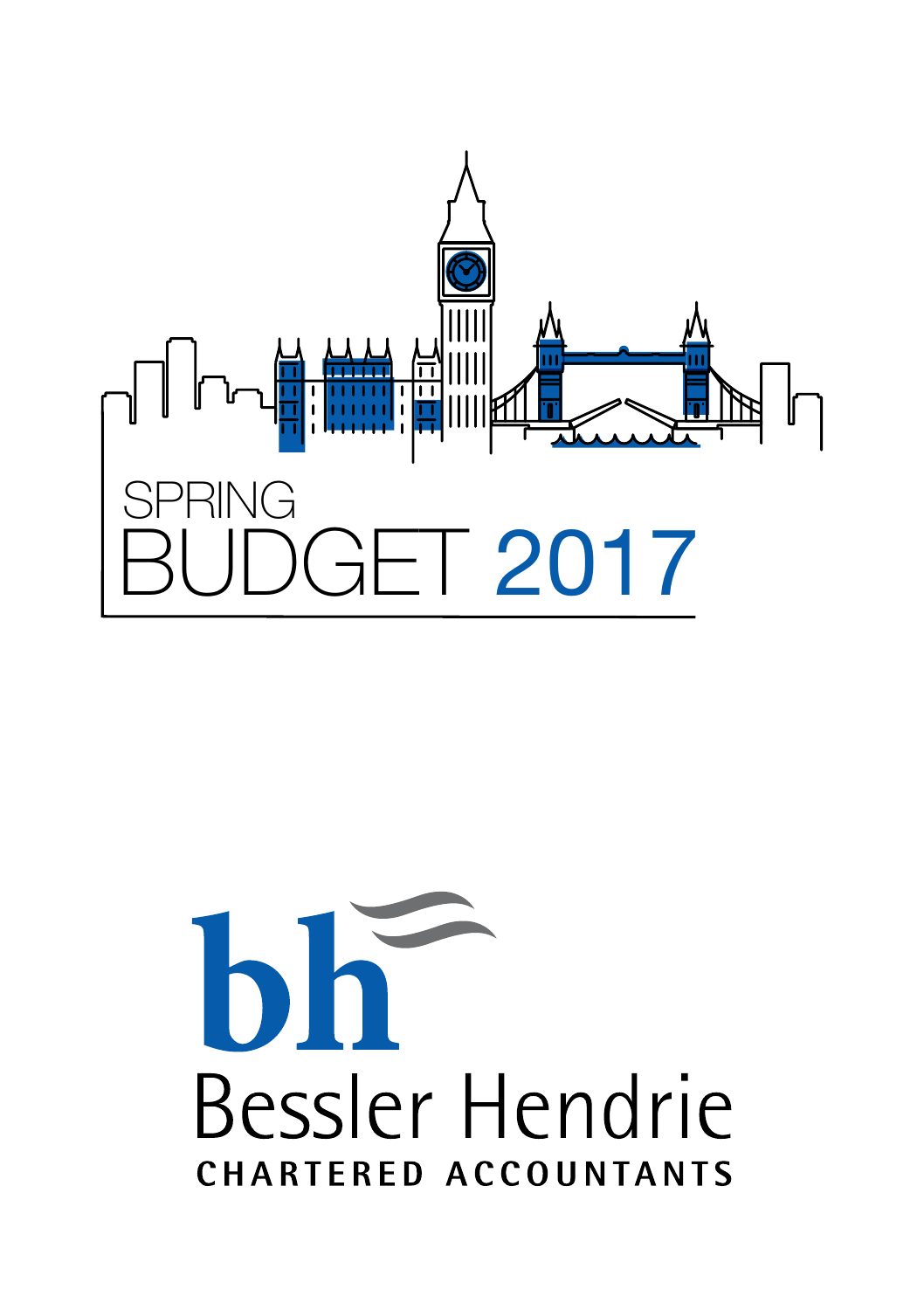## The Chancellor Philip Hammond presented the last Spring Budget on Wednesday 8 March 2017

**In his speech the Chancellor was keen to point out that he wanted the tax system to be fair, particularly in relation to the distinction between employed and self-employed individuals.**



*'But a fair system will also ensure fairness between individuals, so that people doing similar work for similar wages and enjoying similar state benefits pay similar levels of tax.'*

In the Budget speech the Chancellor announced that he has requested a report to be delivered in the summer on the wider implications of different employment practices. Also the Budget included changes to NICs and the Dividend Allowance.

In December and January the government issued a number of the clauses, in draft, of Finance Bill 2017 together with updates on consultations.

The Budget updates some of these previous announcements and also proposes further measures. Some of these changes apply from April 2017 and some take effect at a later date.

Our summary focuses on the issues likely to affect you, your family and your business. To help you decipher what was said we have included our own comments. If you have any questions please do not hesitate to contact us for advice.

### **Main Budget tax proposals**

Our summary concentrates on the tax measures which include:

- increases to the Class 4 National Insurance rates
- a reduction in the Dividend Allowance
- changes to the timing of Making Tax Digital for smaller businesses.

Previously announced measures include:

- increases to the personal allowance and basic rate band (a decreased band for Scottish residents)
- the introduction of the Apprenticeship Levy
- changes to corporation tax loss relief
- the introduction of an additional inheritance tax residence nil rate band
- changes for non-UK domiciled individuals.

The Budget proposals may be subject to amendment in a Finance Act. You should contact us before taking any action as a result of the contents of this summary.

## **Contents**

|                         | Page      |
|-------------------------|-----------|
| Personal Tax            | $2 - 4$   |
| <b>Business Tax</b>     | 5 - 8     |
| <b>Employment Taxes</b> | $9 - 11$  |
| Capital Taxes           | $12 - 13$ |
| Other Matters           | 14        |
| Rates and Allowances    | 15 - 16   |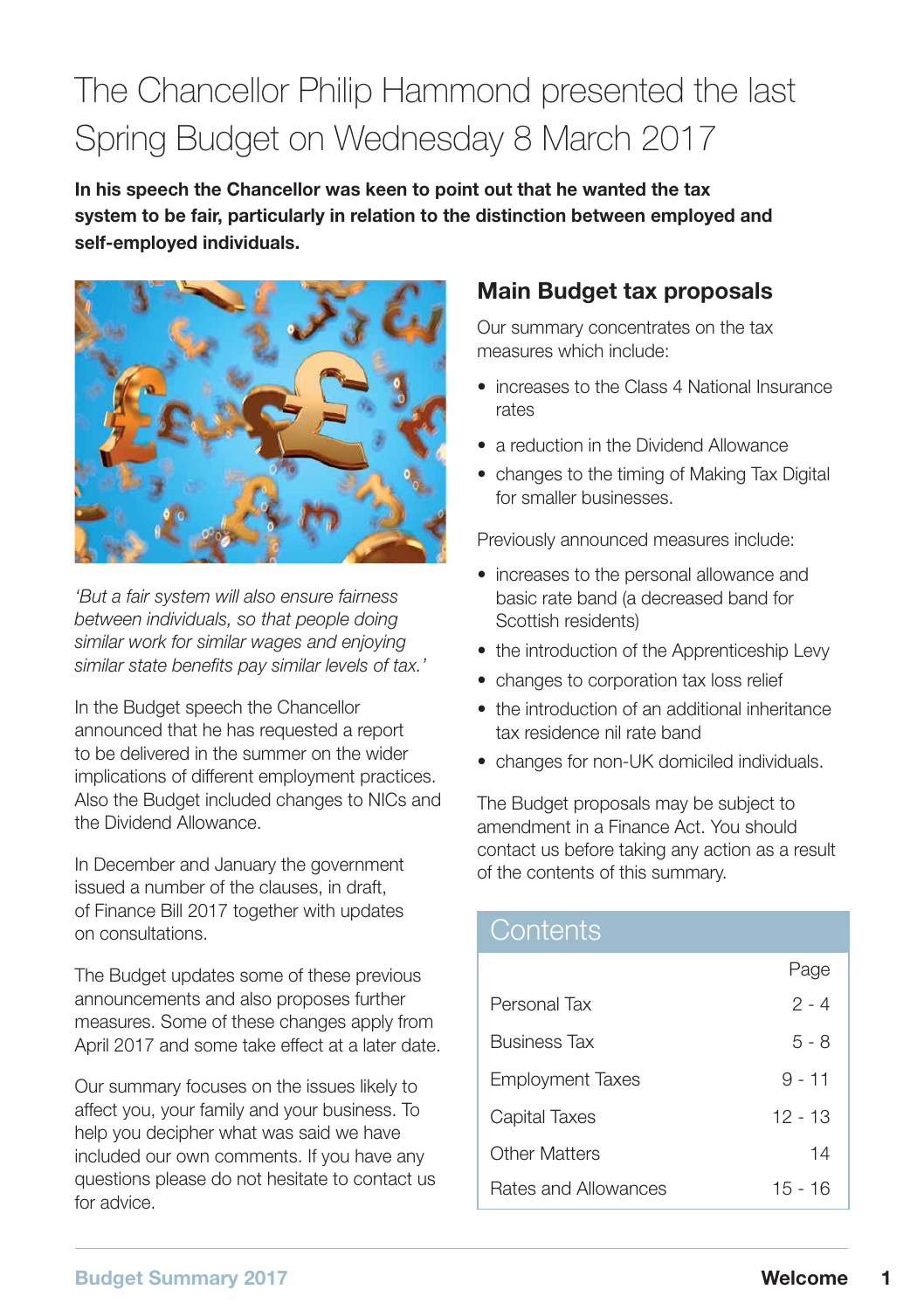## Personal Tax

#### **The personal allowance**

The personal allowance is currently £11,000. Legislation has already been enacted to increase the allowance to £11,500 for 2017/18.

## **Comment**

A reminder that not everyone has the benefit of the full personal allowance. There is a reduction in the personal allowance for those with 'adjusted net income' over £100,000, which is £1 for every £2 of income above £100,000. So for 2016/17 there is no personal allowance where adjusted net income exceeds £122,000. For 2017/18 there will be no personal allowance available where adjusted net income exceeds £123,000.

#### **Tax bands and rates**

The basic rate of tax is currently 20%. The band of income taxable at this rate is £32,000 so that the threshold at which the 40% band applies is £43,000 for those who are entitled to the full personal allowance.

In 2017/18 the band of income taxable at the basic rate will be different for taxpayers who are resident in Scotland to residents elsewhere in the UK. The Scottish government has decided to reduce the band of income taxable at the basic rate to £31,500 so that the threshold at which the 40% band applies remains at £43,000.

In the rest of the UK, legislation has already been enacted to increase the basic rate band to £33,500 for 2017/18. The higher rate threshold will therefore rise to £45,000 in 2017/18.

The additional rate of tax of 45% remains payable on taxable income above £150,000 for all UK residents.

#### **Tax bands and rates - dividends**

Dividends received by an individual are subject to special tax rates. The first £5,000 of dividends are charged to tax at 0% (the Dividend Allowance). Dividends received above the allowance are taxed at the following rates:

- 7.5% for basic rate taxpayers
- 32.5% for higher rate taxpayers
- 38.1% for additional rate taxpayers.

Dividends within the allowance still count towards an individual's basic or higher rate band and so may affect the rate of tax paid on dividends above the £5,000 allowance.

To determine which tax band dividends fall into, dividends are treated as the last type of income to be taxed.

#### **Reduction in the Dividend Allowance**

The Dividend Allowance will be reduced from £5,000 to £2,000 from April 2018.

## **Comment**

The government expect that even with the reduction in the Dividend Allowance to £2,000, 80% of 'general investors' will pay no tax on their dividend income. However, the reduction in the allowance will affect family company shareholders who take dividends in excess of the £2,000 limit. The cost of the restriction in the allowance for basic rate taxpayers will be £225 increasing to £975 for higher rate taxpayers and £1,143 for additional rate taxpayers.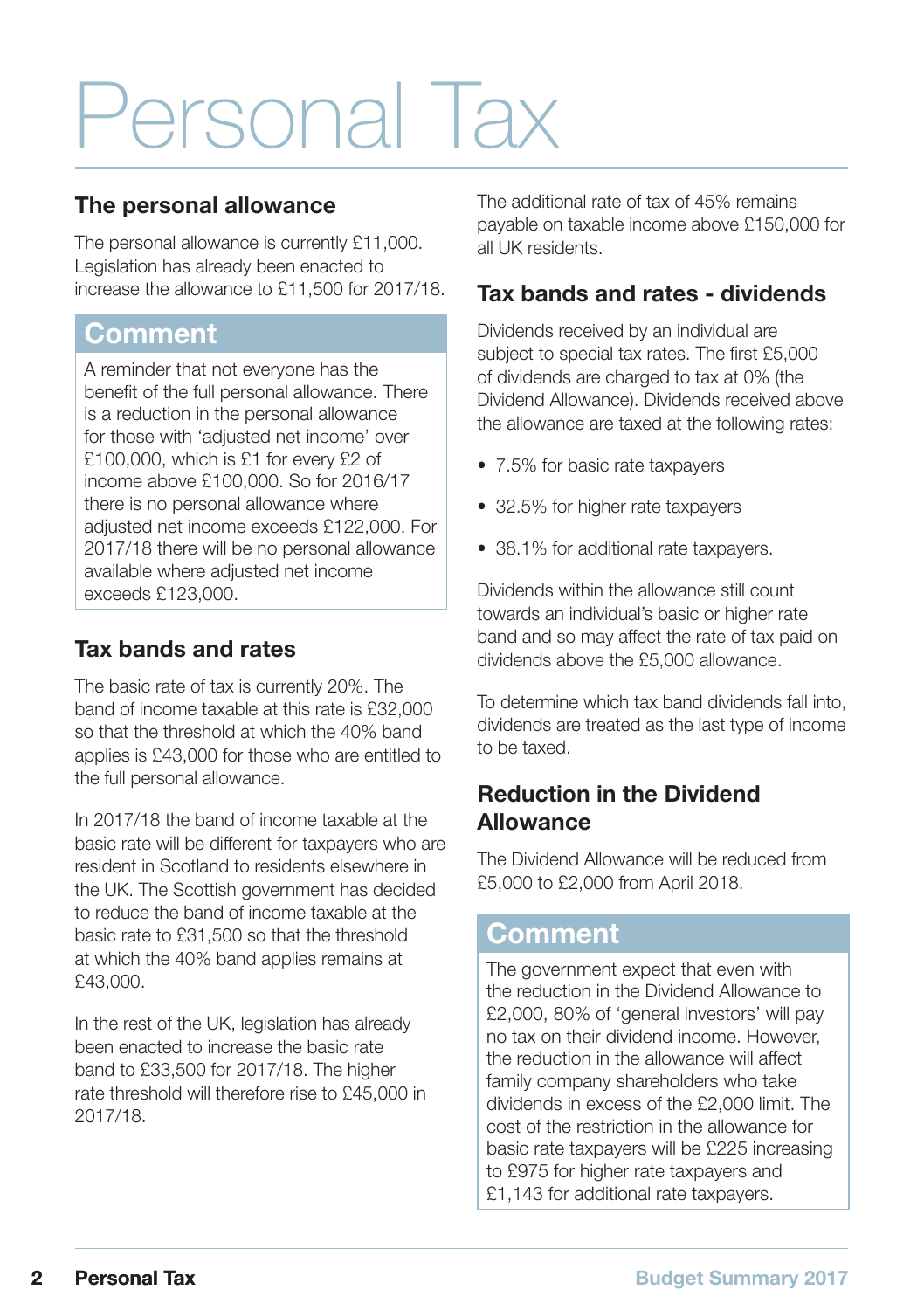#### **Tax on savings income**

Savings income is income such as bank and building society interest.

The Savings Allowance (SA) was first introduced for the 2016/17 tax year and applies to savings income. The available SA in a tax year depends on the individual's marginal rate of income tax. Broadly, individuals taxed at up to the basic rate of tax have an SA of £1,000. For higher rate taxpayers, the SA is £500 whilst no SA is due to additional rate taxpayers.



### **Individual Savings Accounts (ISAs)**

The overall ISA savings limit is £15,240 for 2016/17 but will jump to £20,000 in 2017/18.

#### **Lifetime ISA**

A new Lifetime ISA will be available from April 2017 for adults under the age of 40. Individuals will be able to contribute up to £4,000 per year. between ages 18 and 50, and receive a 25% bonus from the government. Funds, including the government bonus, can be used to buy a first home at any time from 12 months after opening the account, and can be withdrawn from age 60 completely tax free.

## **Comment**

The increase in the overall ISA limit to £20,000 for 2017/18 is partly due to the introduction of the Lifetime ISA. There will therefore be four types of ISAs for many adults from April 2017 - cash ISAs, stocks and shares ISAs, Innovative Finance ISAs (allowing investment into peer to peer loans) and the Lifetime ISA. Money can be placed into one of each kind of ISA each tax year.

There is a fifth type of ISA – a Help to Buy ISA. Help to Buy ISAs are a type of cash ISA and potentially provide a bonus to savers if the funds are used to help to buy a first home.

#### **Money Purchase Annual Allowance**

The Money Purchase Annual Allowance (MPAA) will be reduced from £10,000 to £4,000 from 6 April 2017.

The MPAA counters an individual using the flexibilities around accessing a money purchase pension arrangement as a means to avoid tax on their current earnings, by diverting their salary into their pension scheme, gaining tax relief, and then effectively withdrawing 25% tax free. It also restricts the extent to which individuals can gain a second round of tax relief by withdrawing savings and reinvesting them into their pension. The MPAA is currently £10,000 and applies to individuals who have flexibly accessed their money purchase pension savings.

## **Comment**

The 'annual allowance' sets the maximum amount of tax efficient pension contributions. The normal annual allowance is £40,000. The Money Purchase Annual Allowance was introduced in 2015, to restrict the annual allowance to £10,000 when an individual has taken income from a pension scheme.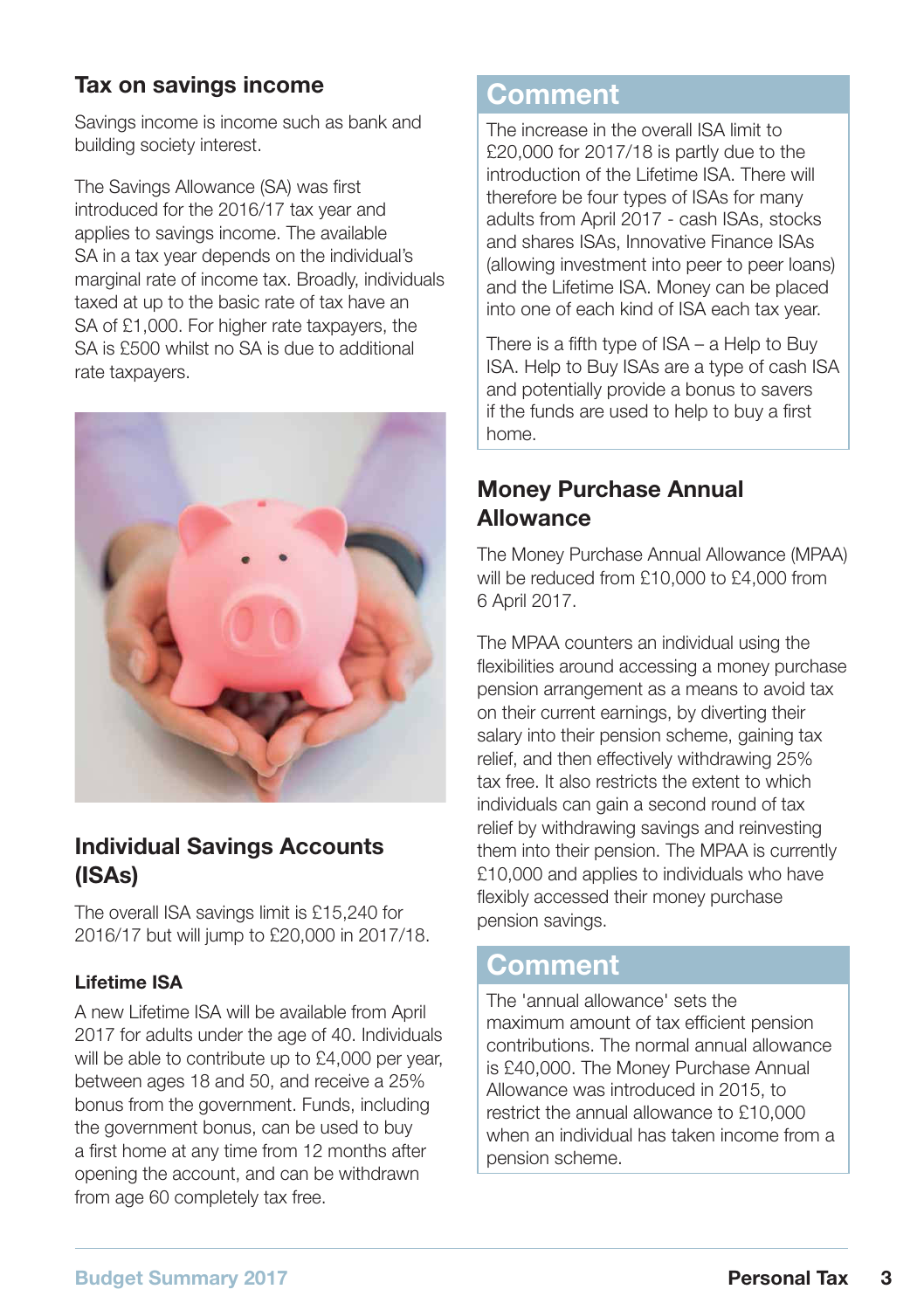#### **Phased roll out of Tax-Free Childcare**

The Chancellor has confirmed that Tax-Free Childcare will be rolled out from April 2017. Tax-Free Childcare will be gradually rolled out for children under 12.

Under the scheme the relief will be 20% of the costs of childcare up to a total of £10,000 per child per year. The scheme will therefore be worth a maximum of £2,000 per child (£4,000 for a disabled child). It is expected that all parents in the household will have to meet the following conditions:

- meet a minimum income level based on the equivalent of working 16 hours a week at National Minimum Wage or National Living Wage rates
- each earn less than £100,000 a year and
- not already be receiving support through tax credits or Universal Credit.

The existing scheme, Employer-Supported Childcare, will remain open to new entrants until April 2018 to support the transition between the schemes.

## **Comment**

The government has also confirmed that from September 2017, the free childcare offer will double from 15 to 30 hours a week for working families with three and four year olds in England. In total this is worth up to £5,000 for each child.

### **Universal Credit**

Universal Credit is a state benefit designed to support those on low income or out of work.

An individual's entitlement to the benefit is made up of a number of elements to reflect their personal circumstances. Their entitlement is tapered at a rate of 65% where claimants earn above the work allowances. The current taper rate for those who claim Universal Credit means their credit will be withdrawn at a rate of 65 pence for every extra £1 earned.

From April 2017, the taper rate that applies to Universal Credit will be reduced from 65% to 63%.

#### **Property and trading income allowances**

From April 2017, the government will introduce new £1,000 allowances for property and trading income. Individuals with property or trading income below £1,000 will no longer need to declare or pay tax on that income. Those with income above the allowance will be able to calculate their taxable profit either by deducting their expenses in the normal way or by simply deducting the relevant allowance. The trading allowance will also apply to certain miscellaneous income from providing assets or services. Any income which attracts renta-room relief will not be eligible for either of the allowances.

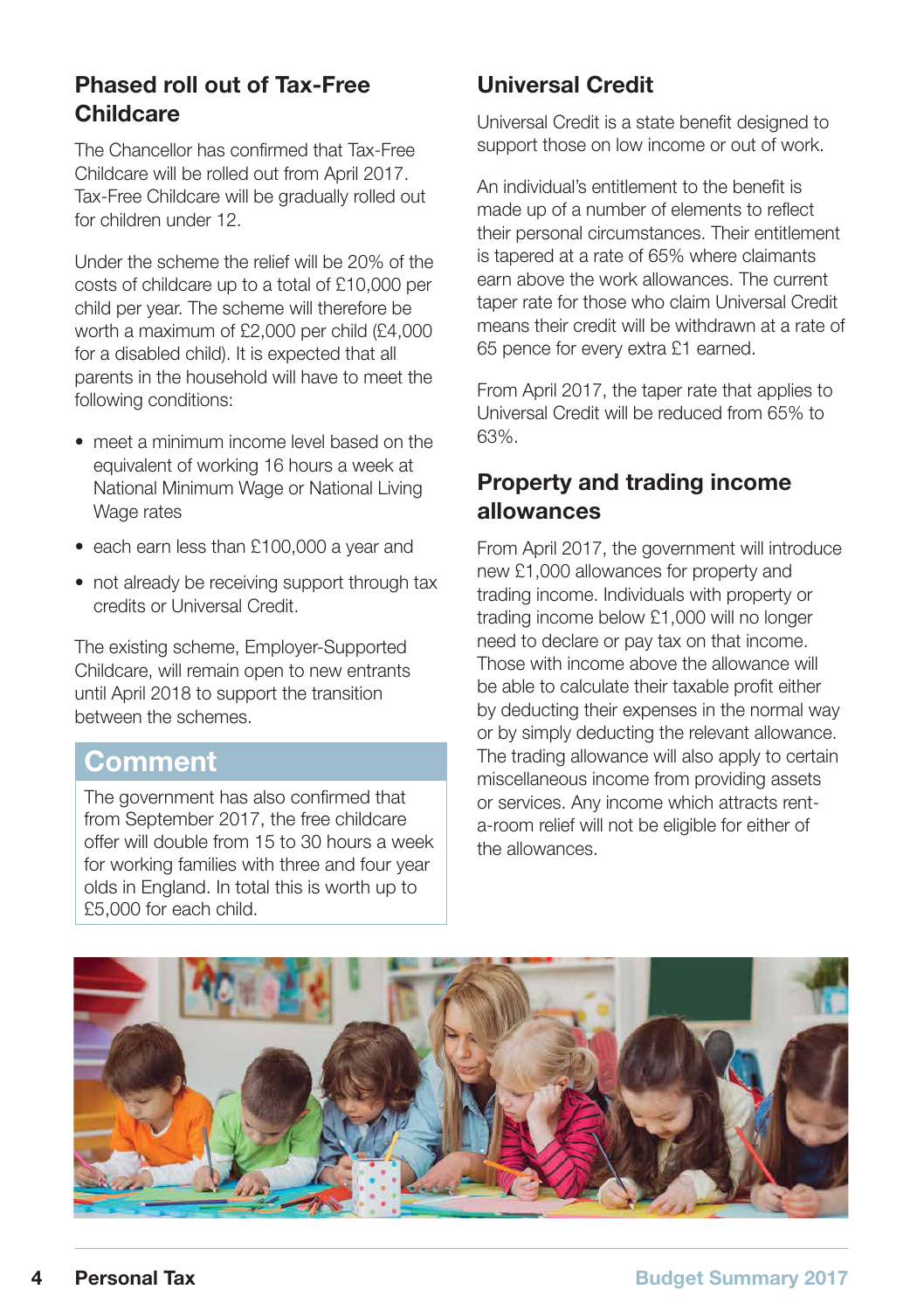## Business Tax

#### **Making Tax Digital for Business (MTDfB)**

Extensive changes to how taxpayers record and report income to HMRC are being introduced under a project entitled Making Tax Digital for Business.

The government has decided how the general principles of MTDfB will operate. Draft legislation has been issued on some aspects and more will be published in Finance Bill 2017.

Under MTDfB, businesses, self-employed people and landlords will be required to:

- maintain their records digitally, through software or apps
- report summary information to HMRC quarterly through their 'digital tax accounts' (DTAs)
- make an 'End of Year' declaration through their DTAs.

DTAs are like online bank accounts - secure areas where a business can see all of its tax details in one place and interact with HMRC digitally.

## **Comment**

The End of Year declaration will be similar to the online submission of a self assessment tax return but may be required to be submitted earlier than a tax return. Businesses will have 10 months from the end of their period of account (or 31 January following the tax year – the due date for a self assessment tax return - if sooner).

#### **Exemptions**

Businesses, self-employed people and landlords with turnovers under £10,000 are exempt from these requirements.

#### **Changes announced in the Budget**

The government has now announced a one year deferral from the mandating of MTDfB for unincorporated businesses and unincorporated landlords with turnovers below the VAT threshold. For those that have turnovers in excess of the VAT threshold the commencement date will be from the start of accounting periods which begin after 5 April 2018.

#### **Cash basis for unincorporated landlords**

As part of the wider proposals for Making Tax Digital, the government has decided that, from April 2017, many unincorporated property businesses will compute taxable profits for the purposes of income tax on a cash basis rather than the usual accruals basis.

The cash basis means a business will account for income and expenses when the income is received and expenses are paid. The accruals basis means accounting for income over the period to which it relates and accounting for expenses in the period for which the liability is incurred.

For affected property businesses, the cash basis will first apply for the 2017/18 tax year which means that a tax return for 2017/18, which has to be submitted by 31 January 2019, will be the first one submitted on the new basis.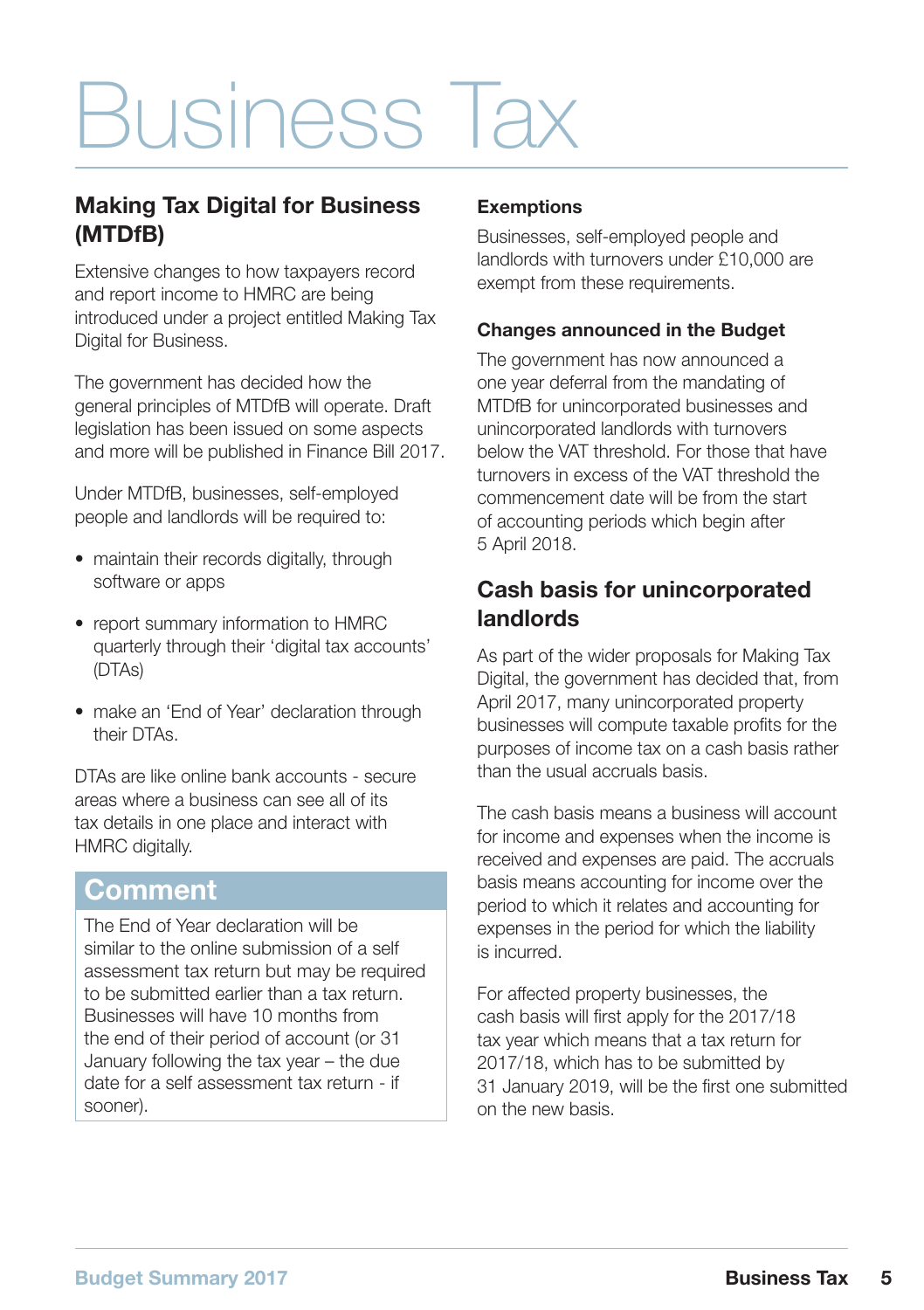Not all property businesses will move to the cash basis:

- property businesses will remain on the accruals basis if their cash basis receipts are more than £150,000
- there is an option to elect out of cash basis accounting and to use accruals basis instead
- the cash basis does not apply to property businesses carried out by a company, an LLP, a corporate firm (ie a partner in the firm is not an individual), the trustees of a trust or the personal representatives of a person.

#### **Cash basis for unincorporated businesses**

The government is also extending the cash basis option for the self-employed and trading partnerships. The cash receipts threshold for being able to move to the cash basis will increase from the current £83,000 to £150,000 and the threshold for having to move back to the accruals basis will increase to £300,000 from April 2017.

Currently, the rules for the calculation of profits under cash basis accounting do not allow a deduction for expenditure of a capital nature, unless that expenditure qualifies for plant and machinery capital allowances under ordinary tax rules. This results in taxpayers needing to consider whether items are capital in nature, and whether they qualify for capital allowances. New rules will be introduced that list types of



expenditure which will or will not be allowed as a tax deduction.

It is proposed these changes will come into effect from the 2017/18 tax year.

## **Comment**

There is no requirement for traders to switch to the cash basis. There are potential problems in adopting the cash basis including restrictions on interest relief on business finance and special calculations which need to be performed on moving to the cash basis. We can, of course, advise you of the issues involved.

## **Corporation tax rates**

Corporation tax rates have already been enacted for periods up to 31 March 2021.

The main rate of corporation tax is currently 20%. The rate will then be reduced as follows:

- 19% for the Financial Years beginning on 1 April 2017, 1 April 2018 and 1 April 2019
- 17% for the Financial Year beginning on 1 April 2020.

## **Corporate tax loss relief**

Currently, a company is restricted in the type of profit which can be relieved by a loss if the loss is brought forward from an earlier accounting period. For example, a trading loss carried forward can only relieve future profits from the same trade. Changes are proposed which will mean that losses arising on or after 1 April 2017, when carried forward, will be useable against profits from other income streams or other companies within a group. This will apply to most types of losses but not to capital losses.

However, from 1 April 2017, large companies will only be able to use losses carried forward against up to 50% of their profits above £5 million. For groups, the £5 million allowance will apply to the group.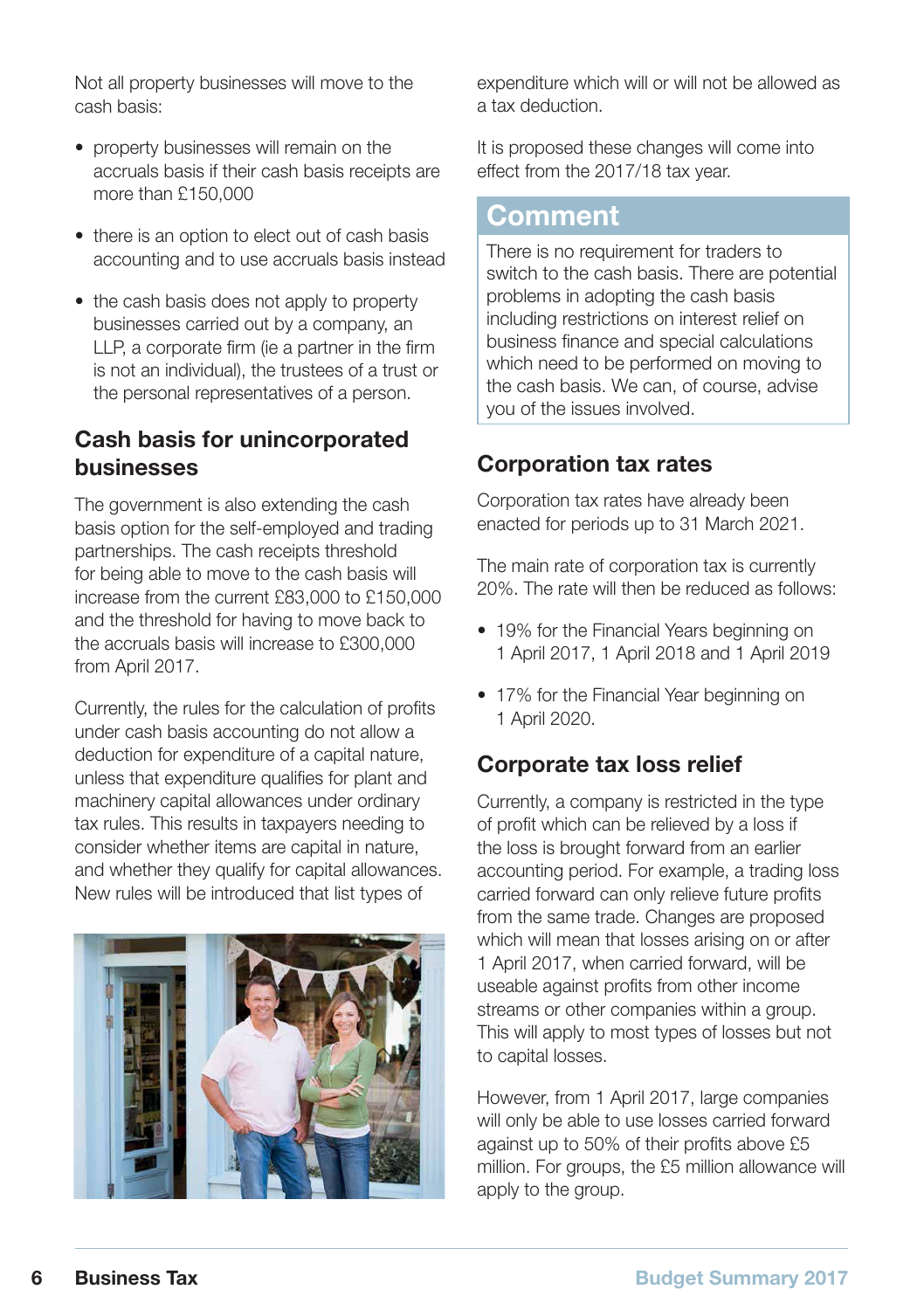### **Class 4 National Insurance contributions (NICs)**

It had already been announced in the 2016 Budget that Class 2 NICs will be abolished from April 2018. The government will now also legislate to increase the main rate of Class 4 NICs from 9% to 10% with effect from 6 April 2018 and from 10% to 11% with effect from 6 April 2019.

## **Comment**

Both employed and self-employed earners who reached state pension age from 6 April 2016 have access to the same flat rate state pension. This means that the self-employed have gained £1,800 a year more than under the previous system. The government therefore think it is fair that the NIC differential between them is reduced as employees are paying 12%.

## **Research and development (R&D)**

There are two types of tax reliefs for eligible R&D expenditure. Under one of these, qualifying companies can claim a taxable credit of 11% in relation to eligible R&D expenditure. This is known as the Research and Development Expenditure Credit (RDEC). To further support investment, the government will make administrative changes to the RDEC to increase the certainty and simplicity around claims and will take action to improve awareness of R&D tax credits among small and medium-sized enterprises.

## **Appropriations to trading stock**

From 8 March 2017, the government will remove the ability for businesses to convert capital losses into trading losses when appropriating a capital asset to trading stock.

## **Disposals of land in the UK**

The government will amend legislation to ensure that all profits realised by offshore property developers developing land in the UK, including those on pre-existing contracts, are

subject to tax, with effect from 8 March 2017. This extends legislation introduced in Finance Act 2016.

#### **Substantial shareholding exemption (SSE) reform**

Changes are proposed to some of the qualifying conditions for the SSE. The good news is that the changes remove some of the obstacles of qualifying for SSE.



- The condition that the investing company is required to be a trading company or part of a trading group is being removed.
- The condition that the investment must have been held for a continuous period, at a minimum of 12 months in the two years preceding the sale is being extended to a continuous period of 12 months in the six years preceding the sale.
- The condition that the company in which the shares are sold continues to be a qualifying company immediately after the sale, is withdrawn, unless the sale is to a connected party.
- For a class of investors defined as Qualifying Institutional Investors, the condition that the company in which the shares were sold is a trading company has also been removed. The draft legislation contains a list of Qualifying Institutional Investors.

The changes have effect for disposals on or after 1 April 2017.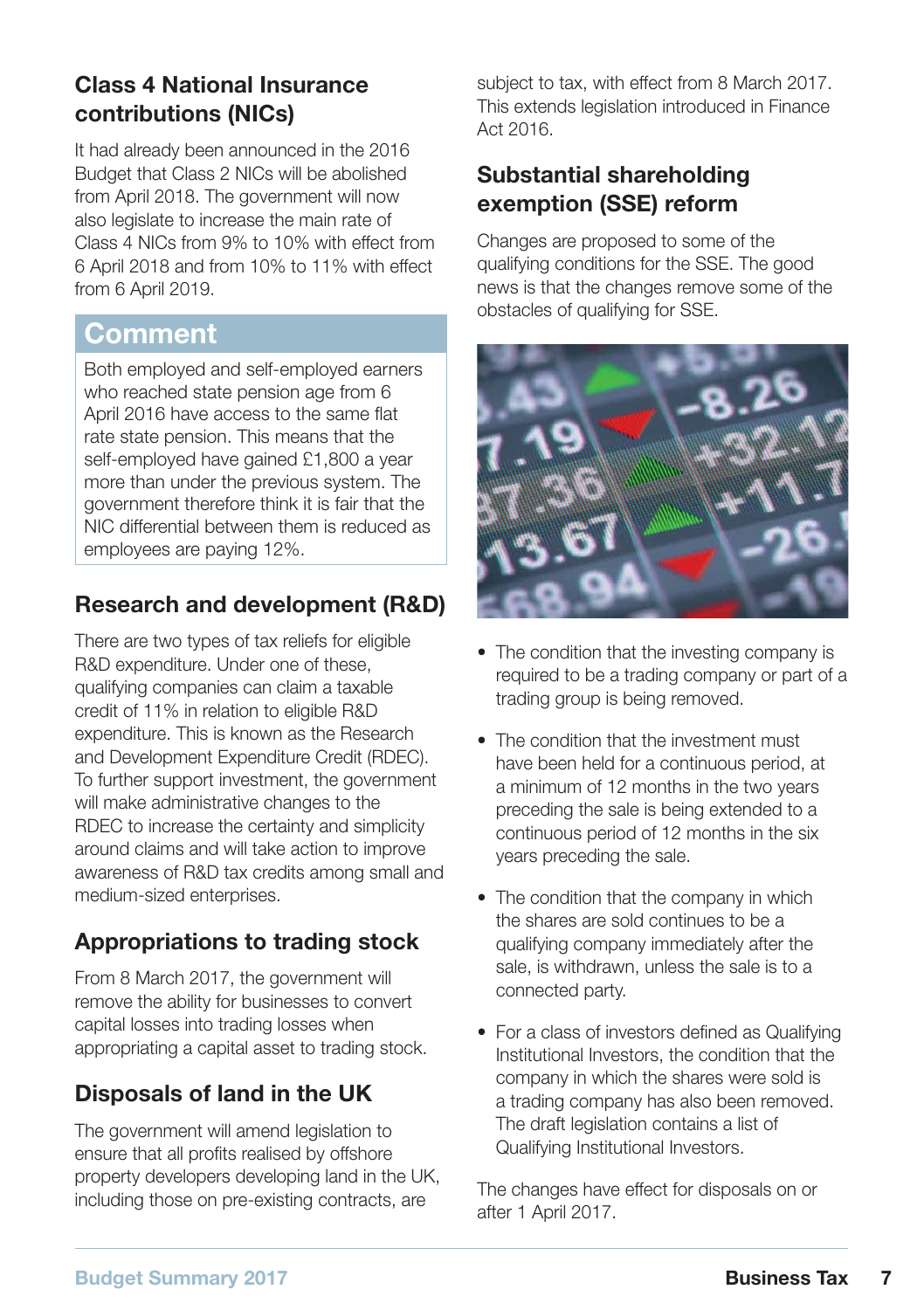

#### **Restrictions on residential property interest**

Legislation has already been enacted to restrict interest relief for landlords.

From 6 April 2017, landlords will no longer be able to deduct all of their finance costs from their property income. They will instead receive a basic rate reduction from their income tax liability for these finance costs. Finance costs include mortgage interest, interest on loans to buy furnishings and fees incurred when taking out or repaying loans or mortgages.

The restriction will be phased in with 75% of finance costs being allowed in 2017/18, 50% in 2018/19, 25% in 2019/20 and be fully in place for 2020/21. The remaining finance costs for each year will be given as a basic rate tax reduction but cannot create a tax refund.

These restrictions apply to:

- UK resident individuals that let residential properties in the UK or overseas
- non-UK resident individuals that let residential properties in the UK
- individuals who let such properties in partnership
- trustees or beneficiaries of trusts liable for income tax on the property profits.

UK and non-UK resident companies are not affected nor landlords of 'Furnished Holiday Lettings'.

#### **Enlarging Social Investment Tax Relief**

Significant amendments to the Social Investment Tax Relief (SITR) will be legislated for in Finance Bill 2017 to:

- increase the amount of investment a social enterprise may receive over its lifetime to £1.5 million, for social enterprises that receive their initial risk finance investment no later than seven years after their first commercial sale. The current limit will continue to apply to older social enterprises
- reduce the limit on full-time equivalent employees to below 250 employees
- exclude certain activities, including asset leasing and on-lending. Investment in nursing homes and residential care homes will be excluded initially. However the government intends to introduce an accreditation system to allow such investment to qualify for SITR in future
- exclude the use of money raised under the SITR to pay off existing loans
- clarify that individuals will be eligible to claim relief under the SITR only if they are independent from the social enterprise
- introduce a provision to exclude investments where arrangements are put in place with the main purpose of delivering a benefit to an individual or party connected to the social enterprise.

The changes will take effect for investments made on or after 6 April 2017.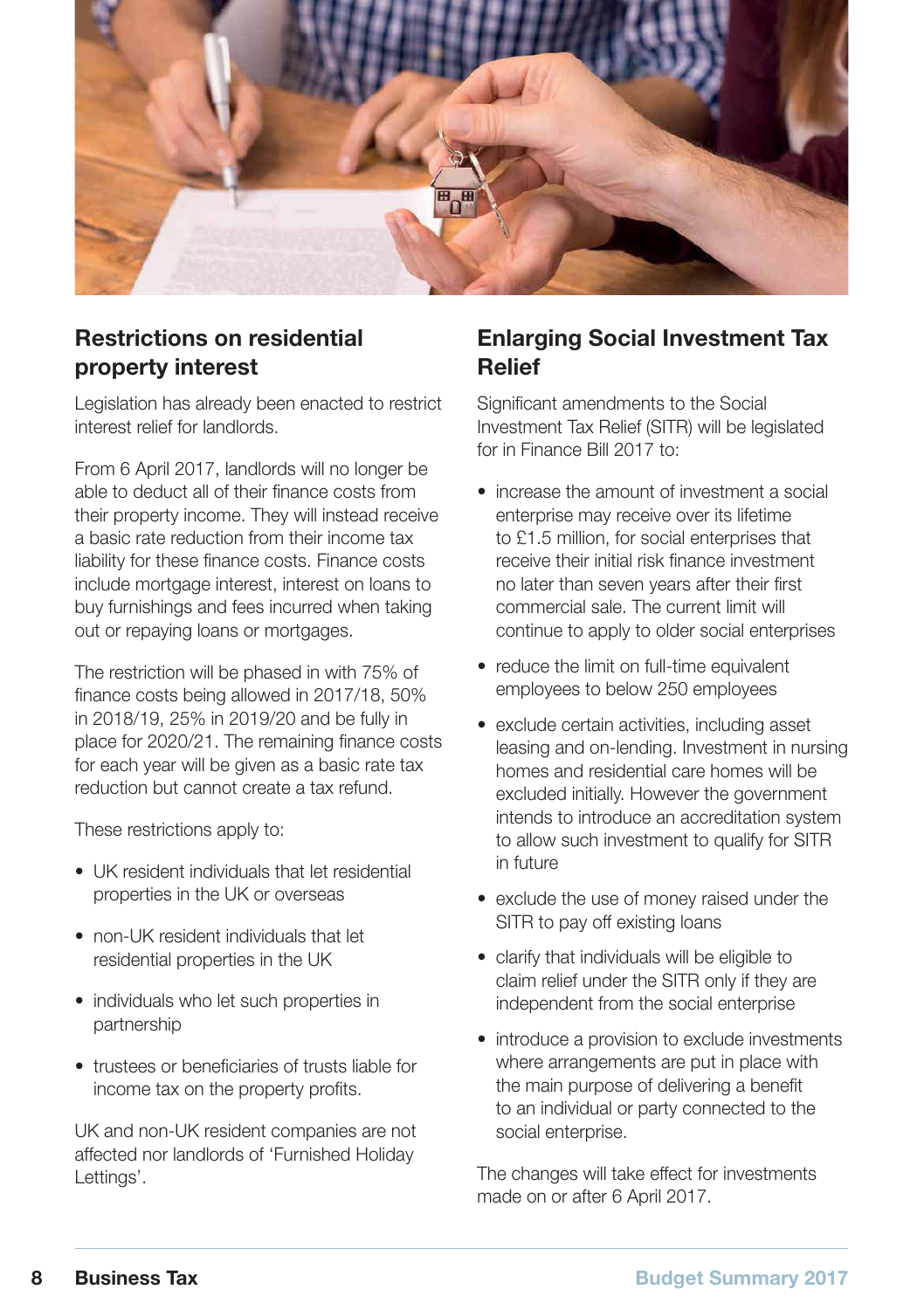## Employment Taxes

#### **Off-payroll working in the public sector**

As previously announced, from 6 April 2017, new tax rules potentially affect individuals who provide their personal services via their own companies (PSCs) to an organisation which has been classified as a 'public authority'.

The effect of these rules, if they apply, will mean:

- the public authority (or an agency paying the PSC) will calculate a 'deemed payment' based on the fees the PSC has charged for the services of the individual
- the entity that pays the PSC for the services must first deduct PAYE and employee National Insurance contributions (NICs) as if the deemed payment is a salary payment to an employee
- the paying entity will have to pay to HMRC not only the PAYE and NICs deducted from the deemed payment but also employer NICs on the deemed payment
- the net amount received by the PSC can be passed onto the individual without paying any further PAYE and NICs.

Public sector organisations include government departments and their executive agencies, many companies owned or controlled by the public sector, universities, local authorities, parish councils and the National Health Service.

The new rules operate in respect of payments made on or after 6 April 2017. This means that they are relevant to contracts entered into before 6 April 2017 but where the payment for the work is made after 6 April 2017.

## **Comment**

Where individuals are working through their PSC for private sector clients, the new rules will not apply to income from such work.

It is for the public authority to decide if the deemed payment rules apply. To help all parties determine whether these rules apply, HMRC have provided an online employment status tool. There is no formal right of appeal to HMRC or the Tax Tribunals by the individual or the PSC. If a new contract is entered into after 6 April 2017, the expectation would be that the PSC would agree the treatment within the initial contract. If it is an existing contract a discussion will need to take place with the public authority as to the reasons for its

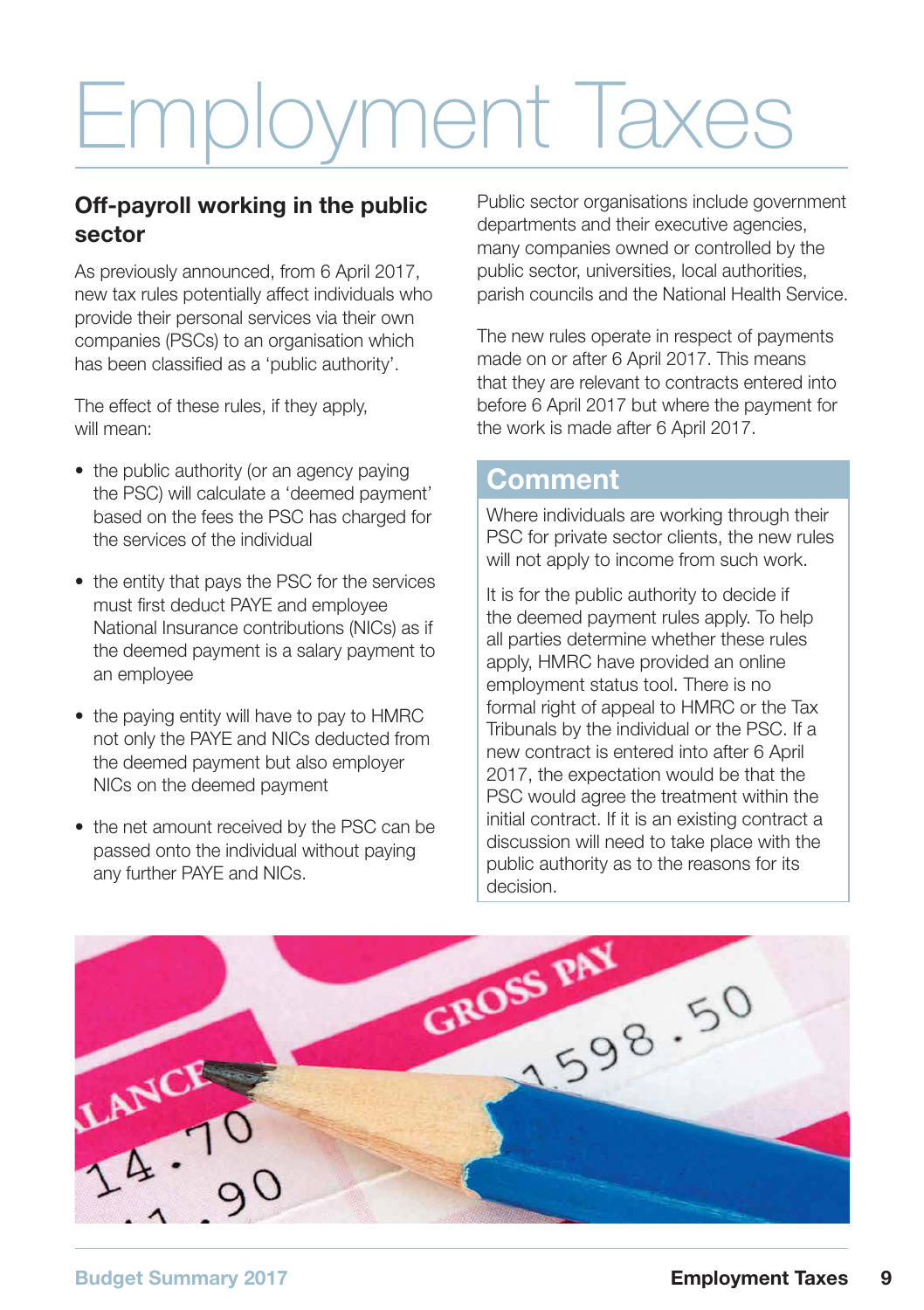## **Apprenticeship levy and apprenticeship funding**

Larger employers (or connected employers treated as large) will be liable to pay the apprenticeship levy from April 2017. The levy is set at a rate of 0.5% of an employer's pay bill, which is broadly total employee earnings excluding benefits in kind, and will be paid along with other PAYE deductions. Each employer receives an annual allowance of £15,000 to offset against their levy payment. This means that the levy will only be paid on any pay bill in excess of £3 million in a year.

Employers only need to report on the levy where they have a pay bill of £3 million in the current tax year or consider that the pay bill will be over £3 million during the 2017/18 tax year.

The levy will be used to provide funding for apprenticeships and there will be changes to the funding for apprenticeship training for all employers as a consequence. Each country in the UK has its own apprenticeship authority and each is making changes to its scheme.



## **Different forms of remuneration**

The government is consulting on the following:

#### **Taxation of benefits in kind**

The government will publish a call for evidence on exemptions and valuation methodology for the income tax and employer NICs treatment of benefits in kind, in order to better understand whether their use in the tax system can be made fairer and more consistent.

#### **Accommodation benefits**

The government will publish a consultation with proposals to bring the tax treatment of employer-provided accommodation and board and lodgings up to date. This will include proposals for when accommodation should be exempt from tax and to support taxpayers during any transition.

#### **Employee expenses**

The government will publish a call for evidence to better understand the use of the income tax relief for employees' expenses, including those that are not reimbursed by their employer.

## **Comment**

Employers can choose to remunerate their employees in a range of different ways but, in the view of the government, the tax system may treat these forms of remuneration inconsistently. The government is therefore considering how the tax system 'could be made fairer and more coherent'.

## **Salary sacrifice**

Legislation will limit the income tax and employer NICs advantages where:

- benefits in kind are offered through salary sacrifice or
- the employee can choose between cash allowances and benefits in kind.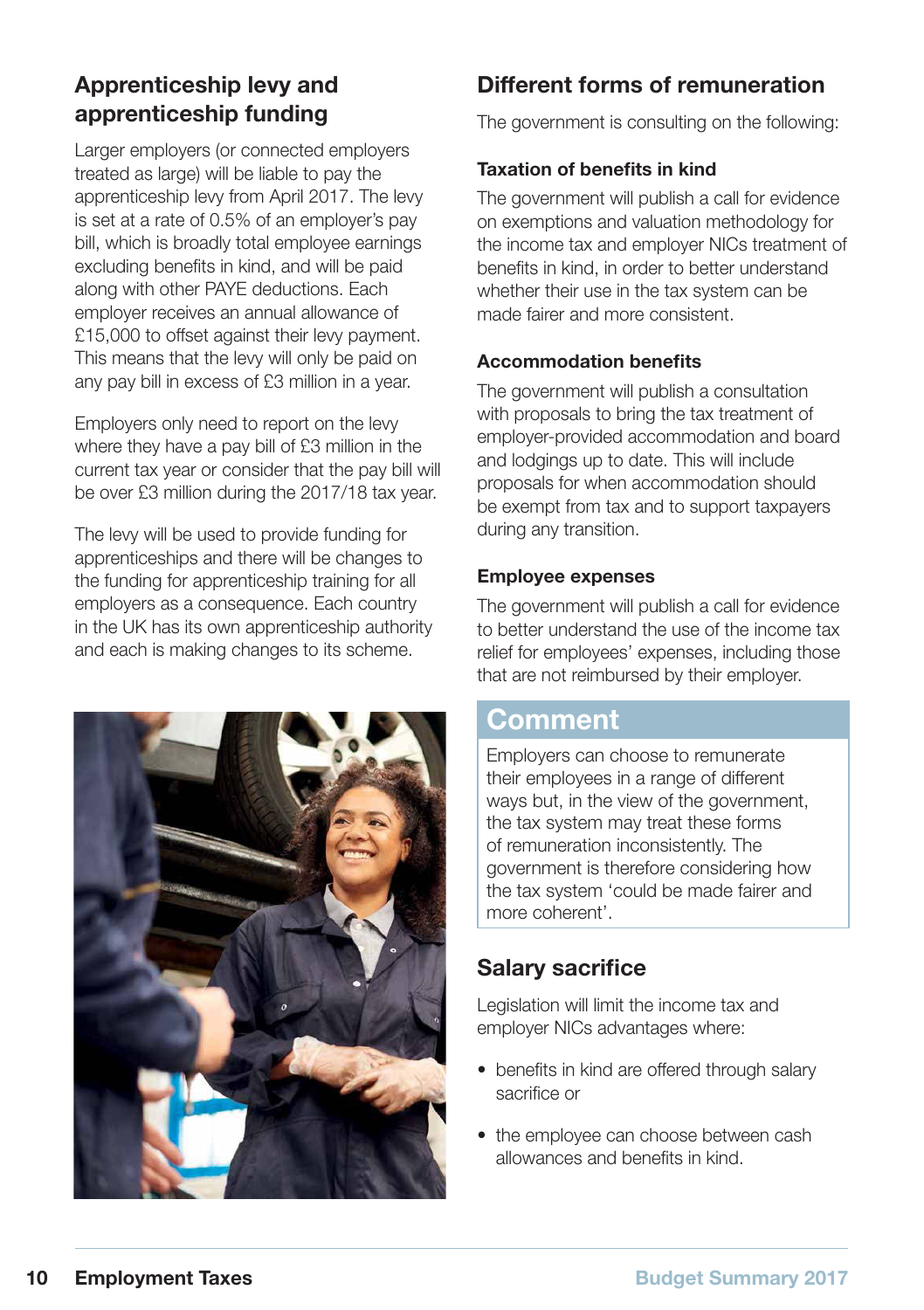The taxable value of benefits in kind where cash has been forgone will be fixed at the higher of the current taxable value or the value of the cash forgone.

The new rules will not affect employer-provided pension saving, employer-provided pensions advice, childcare vouchers, workplace nurseries, or Cycle to Work. Following consultation, the government has also decided to exempt Ultra-Low Emission Vehicles, with emissions under 75 grams of  $CO<sub>2</sub>$ per kilometre.

This change will take effect from 6 April 2017. Those already in salary sacrifice contracts at that date will become subject to the new rules in respect of those contracts at the earlier of:

- an end, change, modification or renewal of the contract
- 6 April 2018, except for cars, accommodation and school fees, when the last date is 6 April 2021.

## **Comment**

Employers and employees may wish to review their flexible remuneration packages prior to 6 April 2017.

#### **Changes to termination payments**

Changes from 6 April 2018 will align the rules for tax and employer NICs by making an employer liable to pay NICs on any part of a termination payment that exceeds the £30,000 threshold. It is anticipated that this will be collected in 'real-time'.

In addition, all payments in lieu of notice (PILONs) will be both taxable and subject to Class 1 NICs. This will be done by requiring the employer to identify the amount of basic pay that the employee would have received if they had worked their notice period, even if the employee leaves the employment part way through their notice period. This amount will be treated as

earnings and will not be subject to the £30,000 exemption.

Finally, the exemption known as foreign service relief will be removed and a clarification made to ensure that the exemption for injury does not apply in cases of injured feelings.

### **National Minimum Wage and National Living Wage increases**

The Chancellor confirmed that the National Living Wage (NLW) rate will be increased from 1 April 2017. Increases are also being made to the National Minimum Wage (NMW) rates. The NLW applies to workers aged 25 and over. The NMW applies to other workers provided they are at least school leaving age.

| Rate from:                                     | 1 October<br>2016 | 1 April<br>2017 |
|------------------------------------------------|-------------------|-----------------|
| NI W for workers<br>aged 25 and<br>over        | £7.20*            | £7.50           |
| NMW main rate<br>for workers aged<br>$21 - 24$ | £6.95             | £7.05           |
| NMW 18-20 rate                                 | £5.55             | £5.60           |
| NMW 16-17 rate                                 | £4.00             | £4.05           |
| NMW apprentice<br>rate**                       | £3.40             | £3.50           |

\* introduced and applies from 1 April 2016 \*\*the apprentice rate applies to apprentices under

19 or 19 and over and in the first year of their apprenticeship.

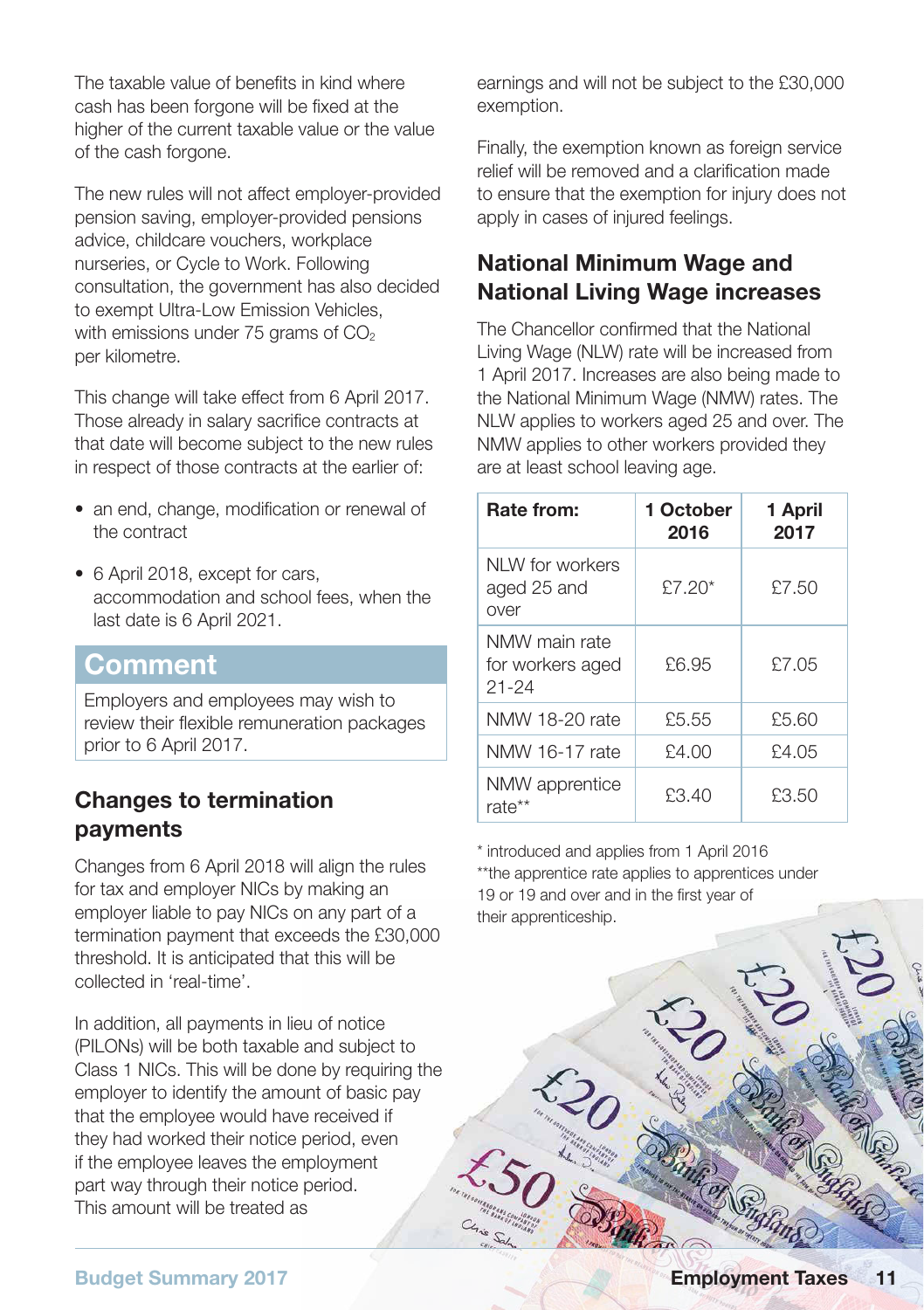## Capital Taxes

#### **Capital gains tax (CGT) rates**

The current rates of CGT are 10%, to the extent that any income tax basic rate band is available, and 20% thereafter. Higher rates of 18% and 28% apply for certain gains; mainly chargeable gains on residential properties that do not qualify for private residence relief.

The rate for disposals qualifying for Entrepreneurs' Relief is 10% with a lifetime limit of £10 million for each individual. Entrepreneurs' Relief is targeted at working directors and employees of companies who own at least 5% of the ordinary share capital in the company and the owners of unincorporated businesses. In 2016/17 a new relief, Investors' Relief, was introduced which also provides a 10% rate with a lifetime limit of £10 million for each individual. The main beneficiaries of this relief are external investors in unquoted trading companies.

## **CGT annual exemption**

The CGT annual exemption is £11,100 for 2016/17 and will be increased to £11,300 for 2017/18.

## **Inheritance tax (IHT) nil rate band**

The nil rate band has remained at £325,000 since April 2009 and is set to remain frozen at this amount until April 2021.

## **IHT residence nil rate band**

Legislation has already been enacted to introduce an additional nil rate band for deaths on or after 6 April 2017, where an interest in a main residence passes to direct descendants. The amount of relief is being phased in over four years; starting at £100,000 in the first year and rising to £175,000 for 2020/21. For many married couples and civil partners the relief is effectively doubled as each individual has

a main nil rate band and each will potentially benefit from the residence nil rate band.

The additional band can only be used in respect of one residential property, which does not have to be the main family home, but must at some point have been a residence of the deceased. Restrictions apply where estates are in excess of £2 million.

Where a person dies before 6 April 2017, their estate will not qualify for the relief. A surviving spouse may be entitled to an increase in the residence nil rate band if the spouse who died earlier has not used, or was not entitled to use, their full residence nil rate band. The calculations involved are potentially complex but the increase will often result in a doubling of the residence nil rate band for the surviving spouse.

#### **Downsizing**

The residence nil rate band may also be available when a person downsizes or ceases to own a home on or after 8 July 2015 where assets of an equivalent value, up to the value of the residence nil rate band, are passed on death to direct descendants.

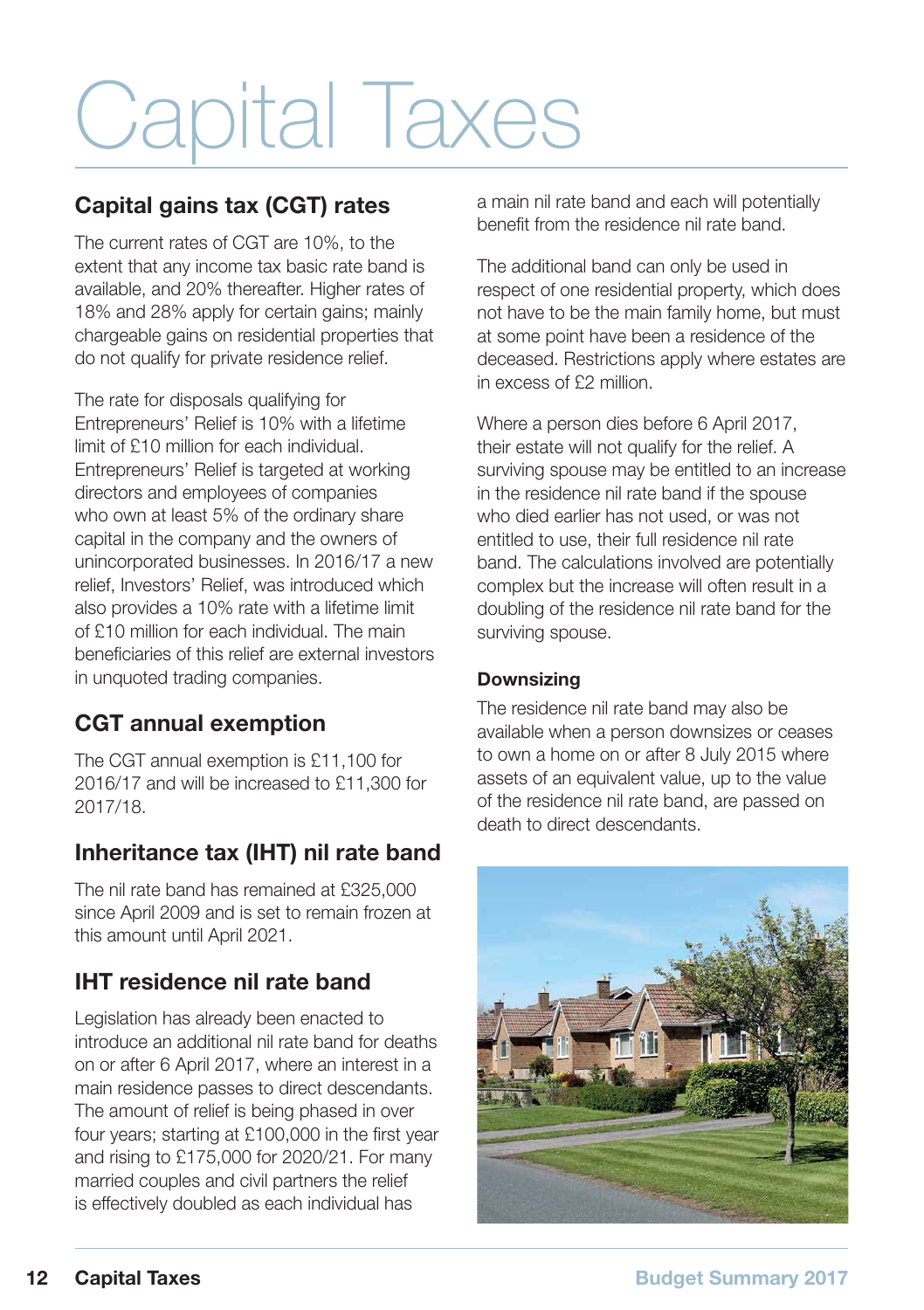## **Comment**

From April 2017 we have three nil rate bands to consider. The standard nil rate band has been a part of the legislation from the start of IHT in 1986. In 2007 the ability to utilise the unused nil rate band of a deceased spouse was introduced enabling many surviving spouses to have a nil rate band of up to £650,000. By 6 April 2020 some surviving spouses will be able to add £350,000 in respect of the residence nil rate band to arrive at a total nil rate band of £1 million.

Individuals will need to revisit their wills to ensure that the relief will be available and efficiently utilised.

#### **Non-UK domiciles**

A number of changes are to be made from 6 April 2017:

- for individuals who are non-UK domiciled but who have been resident for 15 of the previous 20 tax years or
- where an individual was born in the UK with a UK domicile of origin and resumes UK residence having obtained a domicile of choice elsewhere.

Such individuals will be classed as 'deemed' UK domiciles for income tax, CGT and IHT purposes. For income tax and CGT, a deemed UK domicile will be assessable on worldwide arising income and gains. They will not be able to access the remittance basis. For IHT, a deemed UK domicile is chargeable on worldwide assets rather than only on UK assets.

Legislation will allow a non-UK domiciled individual who has been taxed on the remittance basis to transfer amounts between overseas mixed fund bank accounts without being subject to the offshore transfer rules. This will allow the different elements within the accounts to be separated, thereby allowing

clean capital to be remitted to the UK in priority to income and gains.

The draft legislation also provides that the market value of an asset at 5 April 2017 will be able to be used as the acquisition cost for CGT purposes when computing the gain or loss on its disposal where the asset was situated outside the UK between 16 March 2016 and 5 April 2017. This will apply to any individual who becomes a deemed UK domicile in April 2017, other than one who is born in the UK with a UK domicile of origin.

Non-UK domiciles who set up an overseas resident trust before becoming a deemed UK domicile will generally not be taxed on any income and gains retained in that trust and the trust remains non chargeable property for IHT purposes. However, there are a number of changes which modify the tax treatment on the occurrence of certain events for settlor interested overseas asset trusts.

#### **UK residential property**

Changes are also proposed for UK residential property. Currently all residential property in the UK is within the charge to IHT if owned by a UK or non-UK domiciled individual. It is proposed that all residential properties in the UK will be within the charge to IHT where they are held within an overseas structure. This charge will apply whether the overseas structure is held by an individual or trust.

#### **Business Investment Relief**

The government will change the rules for the Business Investment Relief scheme from April 2017 to make it easier for non-UK domiciled individuals, who are taxed on the remittance basis, to bring offshore money into the UK for the purpose of investing in UK businesses. The government will continue to consider further improvements to the rules for the scheme to attract more capital investment in UK businesses by non-UK domiciled individuals.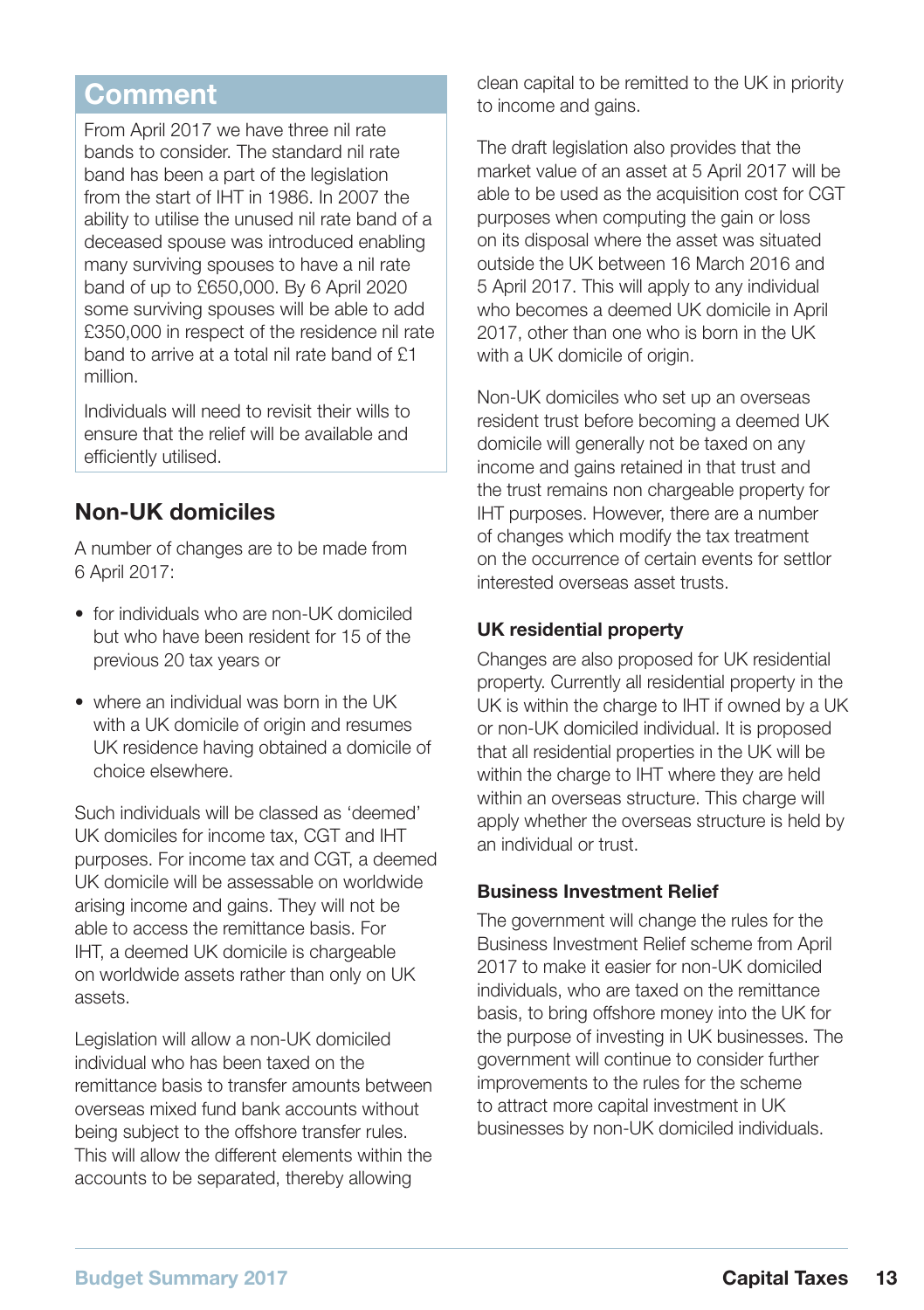## Other Matters

#### **Business rates**

Business rates have been devolved to Scotland, Northern Ireland and Wales. The business rates revaluation takes effect in England from April 2017 and will result in significant changes to the amount of rates that businesses will pay. The government announced £3.6 billion of transitional relief in November 2016. The Chancellor has now announced £435 million of further support for businesses. This includes:

- support for small businesses losing Small Business Rate Relief to limit increases in their bills to the greater of £600 or the real terms transitional relief cap for small businesses each year
- providing English local authorities with funding to support £300 million of discretionary relief, to allow them to provide support to individual cases in their local area.

The government will also introduce a £1,000 business rate discount for public houses with a rateable value of up to £100,000, for one year from 1 April 2017. This is subject to state aid limits for businesses with multiple properties.

#### **Tax avoidance and evasion measures**

In addition to measures specifically referred to earlier in this summary, other measures announced include:

#### **Qualifying recognised overseas pension schemes (QROPS)**

The government will introduce a 25% charge on transfers to QROPS. This charge is targeted at those seeking to reduce the tax payable by moving their pension wealth to another jurisdiction. Exceptions will apply to the charge allowing transfers to be made tax free where

people have a genuine need to transfer their pension, including when the individual and the pension are both located within the European Economic Area.

#### **VAT: fraud in the provision of labour in the construction sector**

The government will consult on options to combat missing trader VAT fraud in the provision of labour in the construction sector, in particular, applying the reverse charge mechanism so the recipient accounts for VAT.

#### **Employment Allowance**

HMRC are actively monitoring National Insurance Employment Allowance compliance following reports of some businesses using avoidance schemes to avoid paying the correct amount of NICs. The government will consider taking further action in the event that this avoidance continues.

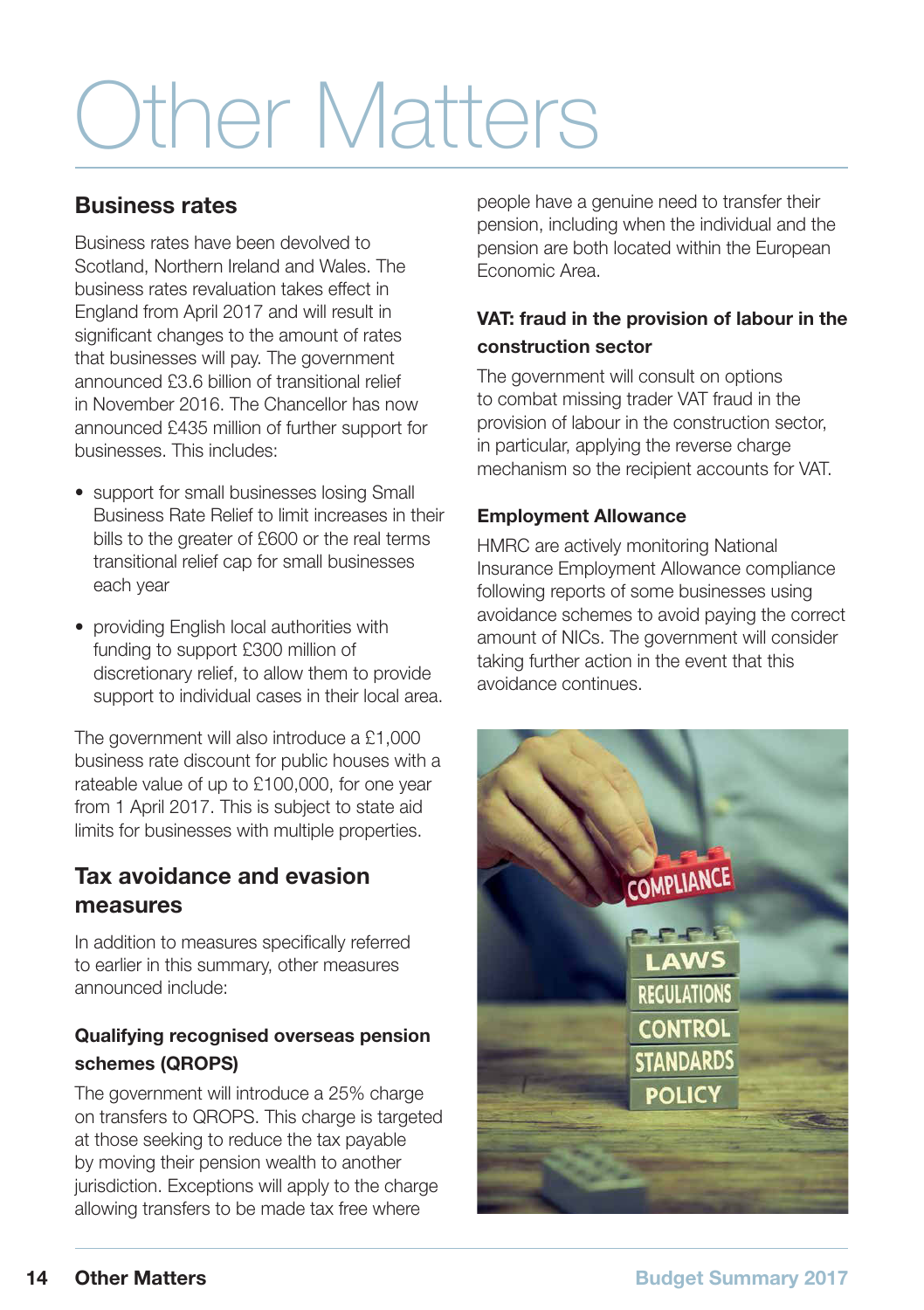## Rates and Allowances 2017/18

**CO2 emissions (gm/km)** (round down) to nearest 5gm/km)

#### **INCOME TAX RATES**

| 2017/18                         |              | 2016/17          |              |
|---------------------------------|--------------|------------------|--------------|
| <b>Band £</b>                   | Rate %       | <b>Band £</b>    | Rate %       |
| $0 - 5.000$                     | U¥           | $0 - 5.000$      | 0*           |
| $0 - 33.500$ <sup>+</sup>       | $20**$       | $0 - 32,000$     | $20**$       |
| $33.501$ <sup>+</sup> - 150.000 | $40*$        | 32,001 - 150,000 | $40*$        |
| Over 150,000                    | $45^{\circ}$ | Over 150,000     | $45^{\circ}$ |

† **For Scottish taxpayers only the limit is £31,500.**

\*Only applicable to savings income. The rate is not available if taxable non-savings income exceeds £5,000. £1,000 of savings income for basic rate taxpayers (£500 for higher rate) may be tax free. \*\*Except dividends 7.5%. \*Except dividends 32.5%. \*Except dividends 38.1%

Other income taxed first, then savings income and finally dividends. The first £5,000 of dividends are tax free.

#### **INCOME TAX RELIEFS**

|                                                                                                                                                                                                   | 2017/18   | 2016/17   |
|---------------------------------------------------------------------------------------------------------------------------------------------------------------------------------------------------|-----------|-----------|
| Personal allowance                                                                                                                                                                                | £11.500** | £11,000** |
| (Reduce personal allowance by £1 for every £2 of adjusted net income over £100,000.) **£1,150<br>(£1,100) may be transferable between certain spouses where neither pay tax above the basic rate. |           |           |
| Married couple's allowance (relief at 10%)*                                                                                                                                                       | £8.445    | £8.355    |
| (Either partner 75 or over and born before 6 April 1935.)                                                                                                                                         |           |           |
| - min. amount                                                                                                                                                                                     | £3.260    | £3.220    |
| *Age allowance income limit                                                                                                                                                                       | £28.000   | £27.700   |
| (Reduce age allowance by £1 for every £2 of adjusted net income over £28,000 (£27,700).)                                                                                                          |           |           |

Blind person's allowance  $£2.320$  £2,290

#### **PENSION PREMIUMS**

#### 2017/18

Tax relief available for personal contributions: higher of £3,600 (gross) or 100% of relevant earnings (max. £40,000). Any contributions in excess of £40,000, whether personal or by the employer, may be subject to income tax on the individual. The £40,000 limit may be reduced where 'adjusted income' exceeds £150,000.

The limit may be reduced to £4,000 once money purchase pensions are accessed. Where the £40,000 limit is not fully used it may be possible to carry the unused amount forward for three years.

Employers will obtain tax relief on employer contributions if they are paid and made 'wholly and exclusively'.

#### **CAPITAL GAINS TAX**

|                    | 2017/18** | 2016/17** |
|--------------------|-----------|-----------|
| <b>Individuals</b> | £         | £         |
| Exemption          | 11.300    | 11.100    |
| Standard rate      | 10%       | 10%       |
| Higher rate*       | 20%       | 20%       |
| <b>Trusts</b>      |           |           |
| Exemption          | 5,650     | 5.550     |
| Rate               | 20%       | 20%       |
|                    |           |           |

\*For higher and additional rate taxpayers.

\*\*Higher rates (18/28%) may apply to the disposal of certain residential property and carried interest.

#### **Entrepreneurs' Relief and Investors' Relief**

The first £10m of qualifying gains are charged at 10%. Gains in excess of the limit are charged at the rates detailed above.

#### **CAR, VAN AND FUEL BENEFITS**

#### **2017/18**

#### **Company cars**

| % of                            | oompany varo                                                                                                                 |
|---------------------------------|------------------------------------------------------------------------------------------------------------------------------|
| car's<br>list<br>price<br>taxed | For diesel cars add a 3% supplement but<br>maximum still 37%.                                                                |
|                                 | For cars registered before 1 January 1998                                                                                    |
| 9                               | the charge is based on engine size.                                                                                          |
| 13                              | The list price includes accessories and is not                                                                               |
| 17                              | subject to an upper limit.                                                                                                   |
| 18                              | The list price is reduced for capital                                                                                        |
| 19                              | contributions made by the employee up to                                                                                     |
| 20                              | £5,000.                                                                                                                      |
| 21                              | Special rules may apply to cars provided for                                                                                 |
| 22                              | disabled employees.                                                                                                          |
| 23                              | *Rounding down to the nearest 5gm/km does not apply.                                                                         |
| 24                              |                                                                                                                              |
| 25                              | Car fuel benefit 2017/18                                                                                                     |
| 26                              | £22,600 x 'appropriate percentage'*                                                                                          |
| 27                              | *Percentage used to calculate the taxable benefit of the car                                                                 |
| 28                              | for which the fuel is provided.<br>The charge does not apply to certain environmentally                                      |
| 29                              | friendly cars.                                                                                                               |
| 30                              | The charge is proportionately reduced if provision of private                                                                |
| 31                              | fuel ceases part way through the year. The fuel benefit is<br>reduced to nil only if the employee pays for all private fuel. |
| 32                              |                                                                                                                              |

| Van benefit per vehicle 2017/18                                                                                                                                                                            |                   |  |  |
|------------------------------------------------------------------------------------------------------------------------------------------------------------------------------------------------------------|-------------------|--|--|
| Van benefit £3.230                                                                                                                                                                                         | Fuel benefit £610 |  |  |
| The charges do not apply to vans if a 'restricted private use<br>condition' is met throughout the year.<br>A reduced charge may be due if the van cannot in any<br>circumstances emit CO2 by being driven. |                   |  |  |

#### **MILEAGE ALLOWANCE PAYMENTS**

#### **2017/18 and 2016/17**

| <b>Cars and vans</b> | Rate per mile   |                                                    |  |  |  |
|----------------------|-----------------|----------------------------------------------------|--|--|--|
| Up to 10,000 miles   | 45 <sub>D</sub> | These rates represent the maximum tax free         |  |  |  |
| Over 10,000 miles    | 25 <sub>D</sub> | mileage allowances for employees using their       |  |  |  |
| <b>Bicycles</b>      | 20 <sub>D</sub> | own vehicles for business. Any excess is taxable.  |  |  |  |
| <b>Motorcycles</b>   | 24 <sub>p</sub> | If the employee receives less than the statutory   |  |  |  |
|                      |                 | rate, tax relief can be claimed on the difference. |  |  |  |

| <b>INDIVIDUAL SAVINGS ACCOUNTS</b> |         |         |
|------------------------------------|---------|---------|
|                                    | 2017/18 | 2016/17 |
| Overall investment limit           | £20,000 | £15.240 |
| Junior account limit               | £4.128  | £4.080  |

| <b>VALUE ADDED TAX</b>                                             |         |
|--------------------------------------------------------------------|---------|
| Standard rate                                                      | 20%     |
| Reduced rate                                                       | 5%      |
| Annual Registration Limit-from 1.4.17 (1.4.16 - 31.3.17 £83,000)   | £85,000 |
| Annual Deregistration Limit-from 1.4.17 (1.4.16 - 31.3.17 £81.000) | £83,000 |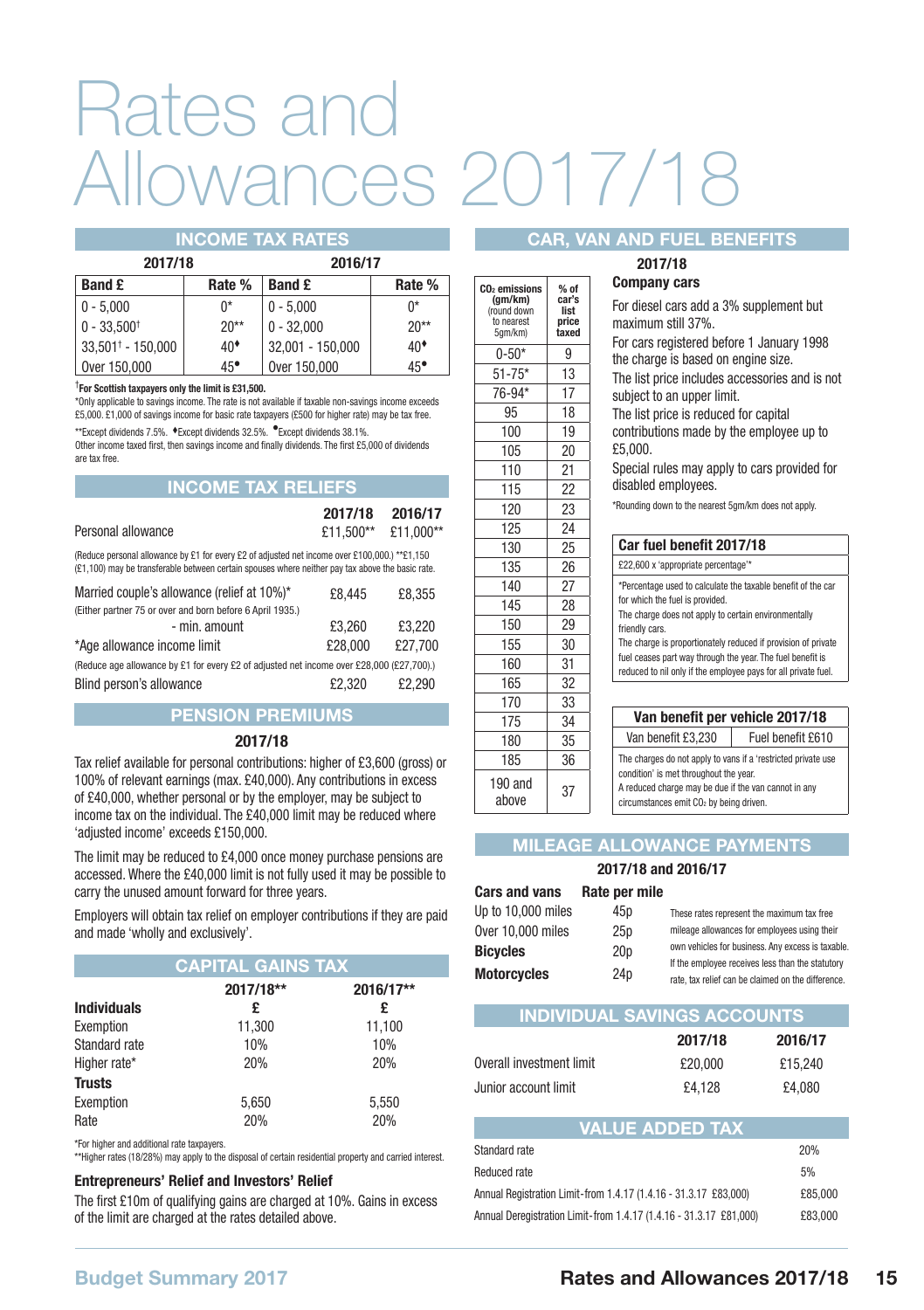#### **STATUTORY PAY RATES**

| <b>Weekly benefit</b>                                                    |                  | 2017/18                | 2016/17  |
|--------------------------------------------------------------------------|------------------|------------------------|----------|
| <b>Basic retirement pension</b> - single person                          |                  | £122.30                | £119.30  |
|                                                                          | - married couple | £195.60                | £190.80  |
| New state pension                                                        |                  | £159.55                | £155.65  |
| <b>Statutory pay rates</b> - average weekly earnings £113 (£112) or over |                  |                        |          |
| <b>Statutory Sick Pay</b>                                                |                  | £89.35                 | £88.45   |
| Statutory Maternity and - first six weeks                                |                  | 90% of weekly earnings |          |
| <b>Adoption Pay</b>                                                      | - next 33 weeks  | £140.98*               | £139.58* |
| <b>Statutory Paternity Pay</b>                                           | - two weeks      | £140.98*               | £139.58* |
|                                                                          |                  |                        |          |

\*Or 90% of weekly earnings if lower.

#### **CAPITAL ALLOWANCES**

#### **Plant and machinery - Annual Investment Allowance (AIA)**

The AIA gives a 100% write-off on most types of plant and machinery costs, including integral features and long life assets but not cars, of up to £200,000 p.a.

Any costs over the AIA fall into the normal capital allowance pools below. The AIA may need to be shared between certain businesses under common ownership.

Other plant and machinery allowances - The annual rate of allowance is 18%. An 8% rate applies to expenditure incurred on integral features and on long life assets.

A 100% first year allowance may be available on certain energy efficient plant and cars.

Cars - For expenditure incurred on cars, costs are generally allocated to one of the two plant and machinery pools. Cars with CO<sub>2</sub> emissions not exceeding 130gm/km receive an 18% allowance p.a. Cars with  $CO<sub>2</sub>$ emissions over 130gm/km receive an 8% allowance p.a. The emissions figure is reduced to 110gm/km for expenditure incurred on or after 1 April 2018.

#### **NATIONAL INSURANCE**

#### **2017/18 Class 1 (employed) rates**

| <b>Employee</b>          |      | Employer**          |          |  |
|--------------------------|------|---------------------|----------|--|
| <b>Earnings per week</b> | %    | Earnings per week** | %        |  |
| Up to $£157$             | Nil* | Up to $£157$        | Nil      |  |
| £157.01 - £866           | 12   | Over £157           | $13.8**$ |  |
| Over £866                | 2    |                     |          |  |

\*Entitlement to contribution-based benefits retained for earnings between £113 and £157 per week. \*\*The rate is 0% for employees under 21 and apprentices under 25 on earnings up to £866 per week.

| <b>Class 1A (employers)</b> | 13.8% on employee taxable benefits                                          |
|-----------------------------|-----------------------------------------------------------------------------|
| <b>Class 1B (employers)</b> | 13.8% on PAYE Settlement Agreements                                         |
| Class 2 (self-employed)     | flat rate per week £2.85<br>small profits threshold £6,025 p.a.             |
| Class 3 (voluntary)         | flat rate per week £14.25                                                   |
| Class 4 (self-employed)     | 9% on profits between £8,164 and<br>£45,000 plus 2% on profits over £45,000 |

| <b>INHERITANCE TAX</b>                                                                                                                                                                                                                                |                         |                                                                                    |  |  |  |
|-------------------------------------------------------------------------------------------------------------------------------------------------------------------------------------------------------------------------------------------------------|-------------------------|------------------------------------------------------------------------------------|--|--|--|
| <b>Death</b><br>rate<br>Nil                                                                                                                                                                                                                           | Lifetime<br>rate<br>Nil | <b>Chargeable transfers</b><br>2017/18 and 2016/17<br>0 - £325,000 (nil rate band) |  |  |  |
| 40%                                                                                                                                                                                                                                                   | 20%                     | Over £325,000                                                                      |  |  |  |
| For 2017/18, a further nil rate band of £100,000 may be available in relation to current or former<br>residences. Nil rate bands of surviving spouses/civil partners may be increased by unused nil rate<br>bands of deceased spouses/civil partners. |                         |                                                                                    |  |  |  |
| <b>Reliefs</b>                                                                                                                                                                                                                                        |                         |                                                                                    |  |  |  |

| пенею                                               |         |          |               |       |         |
|-----------------------------------------------------|---------|----------|---------------|-------|---------|
| Annual exemption                                    | £3,000  | Marriage | - parent      |       | £5.000  |
| Small gifts                                         | £250    |          | - grandparent |       | £2.500  |
|                                                     |         |          | - bride/groom |       | £2,500  |
|                                                     |         |          | - other       |       | £1.000  |
| Reduced charge on gifts within seven years of death |         |          |               |       |         |
| Years before death                                  | $0 - 3$ | $3 - 4$  | 4-5           | $5-6$ | $6 - 7$ |
| % of death charge                                   | 100     | 80       | 60            | 40    | 20      |

#### **CORPORATION**

| Year to 31.3.18     |      | Year to 31.3.17     |      |
|---------------------|------|---------------------|------|
| <b>Profits band</b> | Rate | <b>Profits band</b> | Rate |
|                     | $\%$ |                     | %    |
| All profits         | 19   | All profits         | 20   |

Different rates apply for ring-fenced (broadly oil industry) profit.

#### **STAMP DUTY AND STAMP DUTY LAND TAX**

#### Land and buildings in England, Wales and N. Ireland

| Rate*  | Residential*          | Non-residential   | Rate           |
|--------|-----------------------|-------------------|----------------|
| %<br>0 | $0 - 125.000$         | $0 - 150,000$     | %<br>0         |
| 2      | 125,001 - 250,000     | 150,001 - 250,000 | $\overline{2}$ |
| 5      | 250,001 - 925,000     | Over 250,000      | 5              |
| 10     | $925,001 - 1,500,000$ |                   |                |
| 12     | Over 1,500,000        |                   |                |

The rates apply to the portion of the total value which falls within each band.

Rates may be increased by 3% where further residential properties costing £40,000 or over are acquired.

SDLT is charged at 15% on interests in residential dwellings costing more than £500,000 purchased by certain non-natural persons.

**Shares and securities** - rate 0.5%.

#### **LAND AND BUILDINGS TRANSACTION TAX**

#### **Land and buildings in Scotland**

| Rate <sup>*</sup> | Residential*      | Non-residential   | Rate |
|-------------------|-------------------|-------------------|------|
| %                 | ç                 |                   | %    |
| $\Omega$          | $0 - 145,000$     | $0 - 150.000$     | 0    |
| 2                 | 145,001 - 250,000 | 150,001 - 350,000 | 3    |
| 5                 | 250,001 - 325,000 | Over 350,000      | 4.5  |
| 10                | 325,001 - 750,000 |                   |      |
| 12                | Over 750,000      |                   |      |

The rates apply to the portion of the total value which falls within each band.

Rates may be increased by 3% where further residential properties costing £40,000 or over are acquired.

This summary is published for the information of clients. It provides only an overview of the main proposals announced by the Chancellor of the Exchequer in his Budget Statement, and no action should be taken without consulting the detailed legislation or seeking professional advice. Therefore no responsibility for loss occasioned by any person acting or refraining from action as a result of the material<br>contained in t